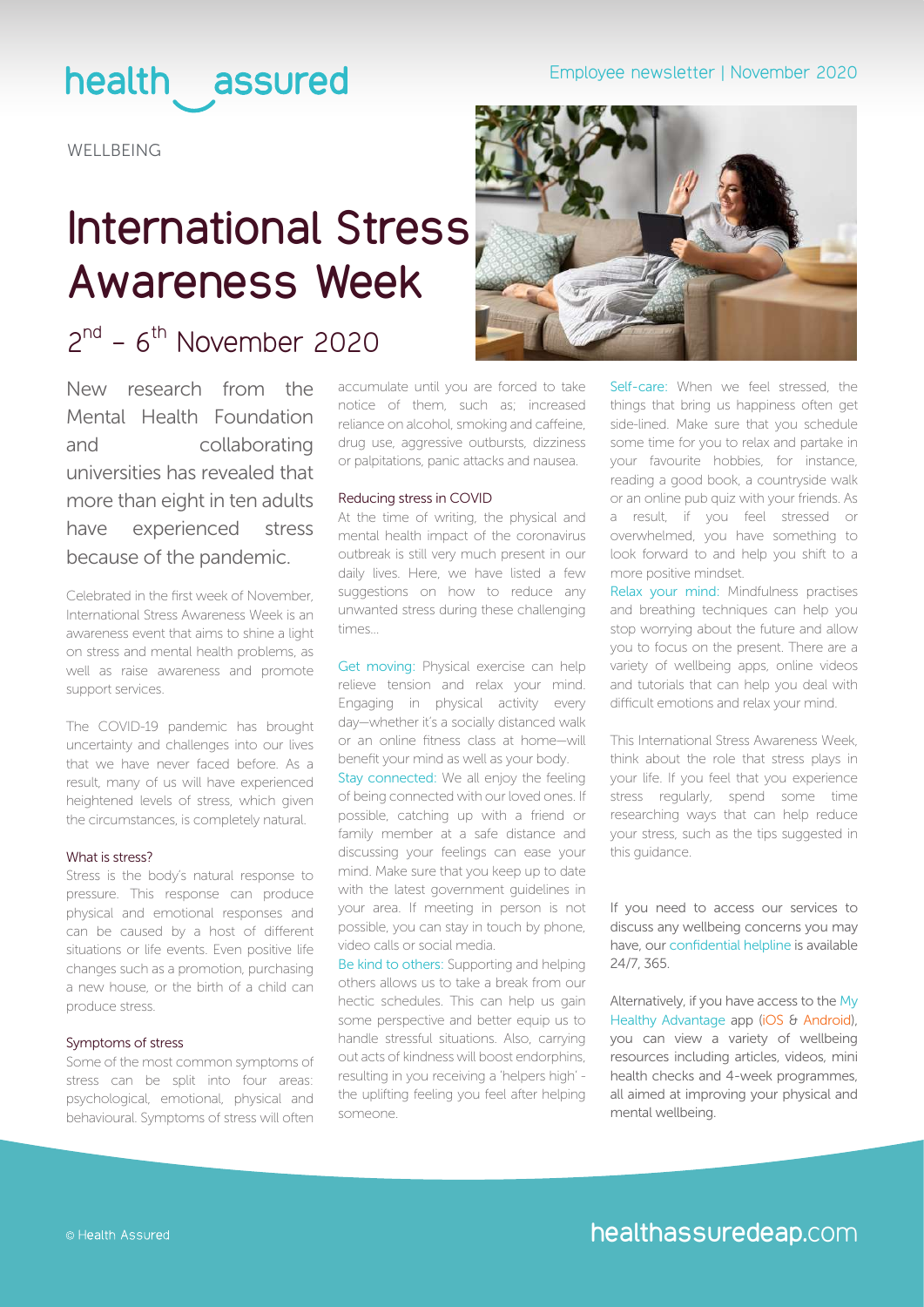## health assured

TOPICAL

## **Movember 2020**

According to research from the Movember Foundation, 70% of men say their friends can rely on them for support, but only 48% say that they rely on their friends.

Hosted every year in November, Movember is an annual awareness event that asks men to abstain from shaving for a whole month to raise awareness of men's health issues—specifically prostate and testicular cancer, male mental health and suicide prevention.

Here, we have broken down the three key areas of men's health that Movember focuses on and the signs to look out for in either yourself or the men in your life...

#### 1. Mental health & suicide prevention

Research carried out by the Movember Foundation charity has shown that 83% of men find it helpful to be asked if they are having a difficult time - but 46% said no one had done so during the coronavirus pandemic.

The Movember campaign encourages individuals across the globe to have conversations with the men in their lives who might be struggling with their mental health.

Spotting the signs: Suicidal behaviours

can vary from person to person. While a very difficult task, the most effective method of suicide prevention is to recognise these warning signs and know the appropriate responses. Behavioural signs include the individual talking about death or suicide, saying that they are a burden, losing interest in their favourite activities, giving away possessions and saying goodbye to family and friends.

#### 2. Prostate cancer

Prostate cancer occurs when some of the cells in the prostate reproduce far more rapidly than normal, resulting in a tumour. In the UK, a man dies from prostate cancer every 45 minutes, while in Ireland, prostate cancer accounts for 23% of all new cancers in men.

Spotting the signs: Symptoms of prostate cancer do not usually appear until the prostate is large enough to affect the tube that carries urine from the bladder. These symptoms include needing to urinate more often, straining whilst you urinate, feeling that your bladder has not fully emptied.

#### 3. Testicular cancer

Testicular cancer is considered as a relatively rare type of cancer, however it's still the most common cancer in young men aged between 15 and 34.

Spotting the signs: Testicular cancer is one of the most treatable types of cancer and over 90% of cases can be cured during its early stages, but it must be treated quickly. Signs to look out for

## Employee newsletter | November 2020



include painless swelling or lump in one of the testicles and a change in shape or texture of the testicles.

#### How can I get involved?

Moustaches in Movember: Help raise awareness for men's health by growing your moustache for November. You can raise funds by getting yourself sponsored by your friends, family and colleagues.

Take the MOVE challenge: MOVE is a 30-day physical fitness challenge organised by the Movember Foundation. It encourages people to run or walk 60km—for the 60 men we lose to suicide each hour, every hour across the world—over the course of November. Sign up [here](https://uk.movember.com/register?prod_intent=move&mocamp=m)!

Host a Mo-ment: Host a group fundraising event in your community to gather funds for life-changing research to help stop men from dying prematurely. For example, a virtual 'shave down' party - a group shave-off of facial hair at the beginning or end of November.

If you need to access our services to discuss any wellbeing concerns you may have, our confidential helpline is available 24/7, 365.

Alternatively, if you have access to the My Healthy Advantage app [\(iOS](https://www.mind.org.uk/media-a/5929/the-mental-health-emergency_a4_final.pdf) & [Android](https://play.google.com/store/apps/details?id=com.healthassured.app)), you can view a variety of wellbeing resources including articles, videos, mini health checks and 4-week programmes, all aimed at improving your physical and mental wellbeing.